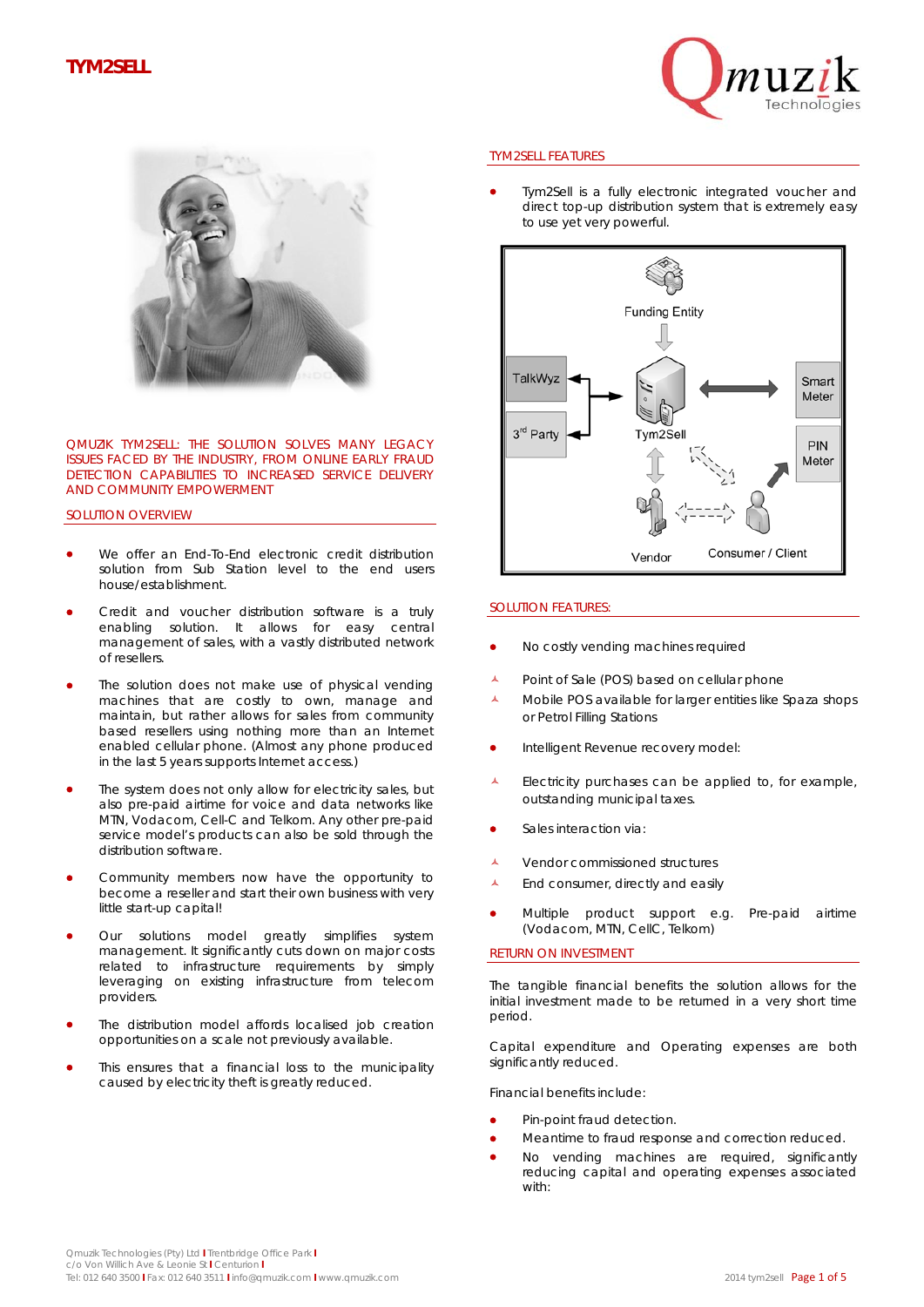# **TYM2SELL**



- A Cash management and transport fees
- Vending machine purchase/lease fees
- A Vending machine deployment fees
- La Vending machine maintenance fees
- Central real-time reporting.

SOCIAL AND ECONOMIC BENEFITS

Job creation

Practically anybody with a cell phone can now partake in the reseller chain. This opens huge avenues into job creation.

With little or no training required by the resellers, they can quickly and easily start reselling products into their local communities, thereby earning profits from the sales.

Traditional street vendors, selling fruits, sweets and the like can now be empowered to resell electricity easily with no stock holding required!

Furthermore, resellers are also able to distribute prepaid airtime for voice and data networks, e.g. Vodacom, Cell-C, MTN and Telkom, from the same easy to use platform. This immediately extends the resellers product horizon thereby greatly improving earnings potential.

Our "Case Studies" later in this document show examples of real people making real money using our electronic credit/voucher distribution system today.





#### DELIVERY COST REDUCTION TO COMMUNITY

With resellers now localised to the community, expensive travel to and from town, where outdated vending machines dispense vouchers, is no longer required.

Community members can spend their money on receiving the end-product, rather than overhead costs of gaining access to the product.

#### COMMUNITY ACCESS TO SERVICE

As mentioned, access by the community to service is now greatly improved. Voucher sales can happen any time, day or night, sunshine or rain.

Electricity ran out at 8 p.m. Sunday night?

No transport available to the nearest vending machine?

## No problem, your neighbour can sell you electricity! CASE STUDIES

The following pages show three examples of people currently active in our distribution system. These candidates received little or no training on how to go about reselling.

It is clear that a fair amount of sales occur after hours, 6 pm and later. Sales are made as late as 12.59 pm or as early as 1 am, confirming community needs to access to the system 24 hours a day, 7 days a week.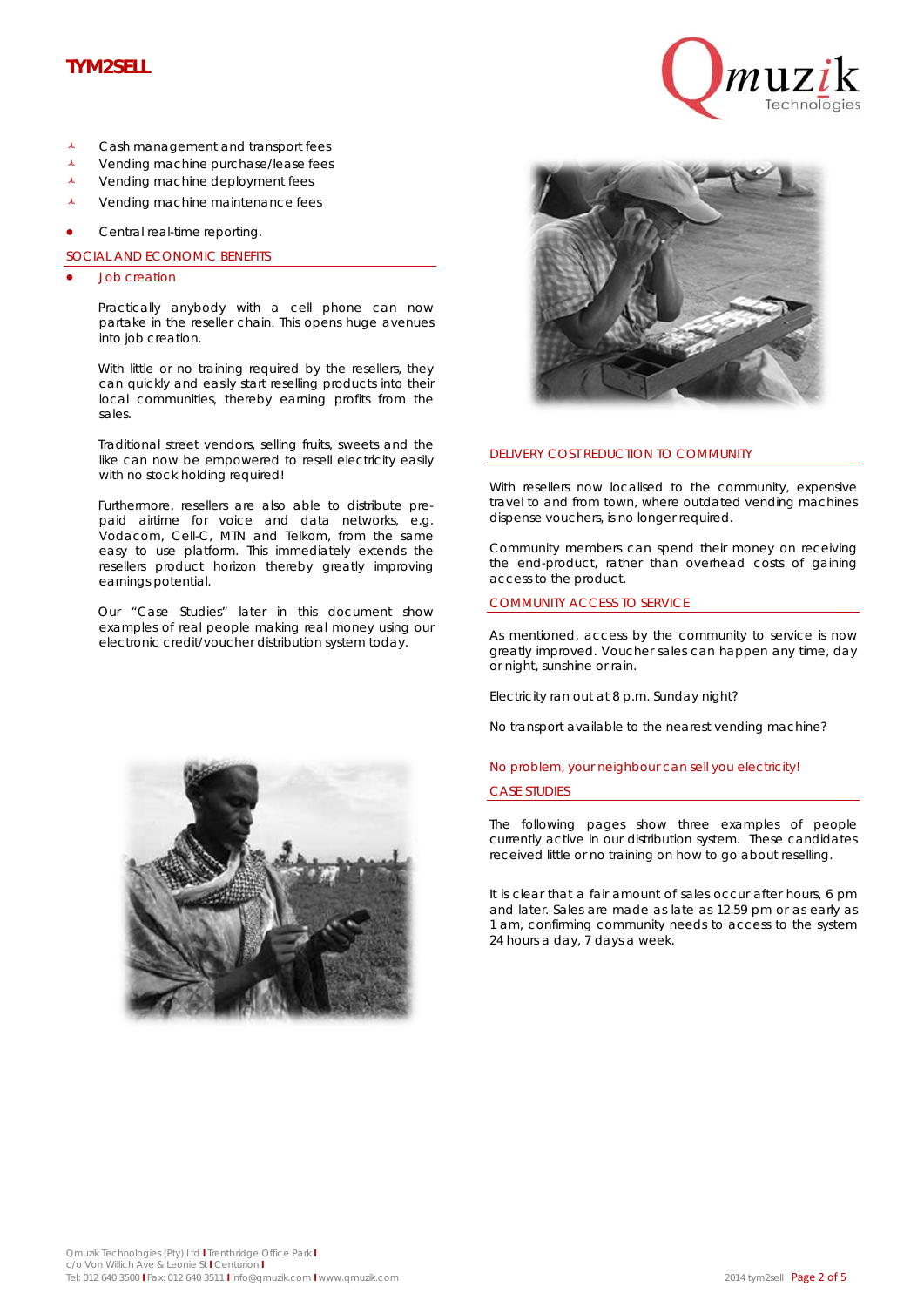

#### Moris Mabasa

Moris received no formal training.

Moris has a typical "mixed sales" profile, comprising of Electricity and Airtime sales.

| >>Ending Balance: R371.07                                                    | Time: 9 Mar 2009 17,30                                              |
|------------------------------------------------------------------------------|---------------------------------------------------------------------|
| 11 Mar                                                                       | Details: Eskom R70 Blind Vend                                       |
| 20.40 MTN R15 (R-14.25)                                                      | Serial #: OAMPS2A03619533                                           |
| 19.37 Vodacom R12 (R-11.04)<br>19.03 MTN R5 (R-4.85)                         | Pin #: 05031<br>$-66$                                               |
| 19.03 Vodacom R12 (R-11.04)                                                  | SMS'd to: No SMS sent                                               |
| 18.16 MTN R15 (R-14.25)                                                      | Profit: R1.40                                                       |
| 18.05 Vodacom R29 (R-26.68)                                                  |                                                                     |
| 18.02 MTN R5 (R-4.85)                                                        |                                                                     |
| 17.40 Eskom R 10 Blind Vend (R-9.80)                                         | Message:                                                            |
| 17.01 Eskom R 10 Blind Vend (R-9.80)                                         | CREDIT VEND - TAX INVOICE                                           |
| 16.58 Eskom R 10 Blind Vend (R-9.80)                                         |                                                                     |
| 16.42 Vodacom R12 (R-11.04)                                                  | Utility: Eskom Online                                               |
| 16.38 Eskom R 10 Blind Vend (R-9.80)                                         | Utility Address: Megawatt Park, Contact Centre tel 086-003-<br>7566 |
| 13.19 CellC R5 (R-4.68)                                                      | Utility Tax #: 4740101508                                           |
| 10.47 Vodacom R5 (R-4.60)                                                    | Utility Distributor ID: 6004708001509                               |
| 10.46 Vodacom R5 (R-4.60)                                                    |                                                                     |
| 00.00 Deposit (R200.00)                                                      | Company Name                                                        |
| 10 Mar                                                                       | Vat:                                                                |
| 19.11 Vodacom R12 (R-11.04)                                                  | Cashier:                                                            |
| 19.07 Eskom R 10 Blind Vend (R-9.80)                                         | Date: 2009-03-09 17:30:03 +0200                                     |
| 18.54 MTN R60 (R-57.00)                                                      |                                                                     |
| 18.32 MTN R5 (R-4.85)                                                        |                                                                     |
| 17.34 Vodacom R5 (R-4.60)                                                    |                                                                     |
| 17.26 Eskom R20 Blind Vend (R-19.61)                                         | Ref No: 068172900172                                                |
| 16.46 Eskom R20 Blind Vend (R-19.61)                                         | Client ID: Savaya                                                   |
| 16.25 Eskom R20 Blind Vend (R-19.61)                                         | Terminal ID: WebService0001                                         |
| 16.23 Eskom R20 Blind Vend (R-19.61)                                         | Meter No: 07061732728                                               |
| 16.05 Vodacom R5 (R-4.60)                                                    | Token Tech: 02                                                      |
| 15.58 Vodacom R12 (R-11.04)                                                  | Alg: 07                                                             |
| 15.48 Vodacom R12 (R-11.04)                                                  | SGC: 100004                                                         |
| 13.38 CellC R5 (R-4.68)                                                      | <b>KRN: 1</b>                                                       |
| 10.04 Vodacom R12 (R-11.04)                                                  | TI: 07                                                              |
| 09.45 Eskom R50 Blind Vend (R-49.00)<br>09.30 Eskom R 10 Blind Vend (R-9.80) |                                                                     |
| 08.07 Vodacom R12 (R-11.04)                                                  |                                                                     |
| 00.00 Deposit (R500.00)                                                      |                                                                     |
| 9 Mar                                                                        | <b>Electricity Tokens</b>                                           |
| 20.47 Eskom R20 Blind Vend (R-19.61)                                         |                                                                     |
| 18.48 Eskom R 10 Blind Vend (R-9.80)                                         | Receipt No: OAMPS2A03619533                                         |
| 18.02 Eskom R 10 Blind Vend (R-9.80)                                         | Units: kWh 118.8                                                    |
| 17.40 Eskom R 10 Blind Vend (R-9.80)                                         | Amount: R 70.00                                                     |
| 17.32 Eskom R20 Blind Vend (R-19.61)                                         | (Ind VAT at 14%)                                                    |
| 17.31 Eskom R 10 Blind Vend (R-9.80)                                         | VAT: R 8.60                                                         |
| 17.30 Eskom R70 Blind Vend (R-68.60)                                         | 0503 8000 1000                                                      |
| 12.24 Eskom R20 Blind Vend (R-19.61)                                         | 888 0666                                                            |
| 11.57 Eskom R20 Blind Vend (R-19.61)                                         |                                                                     |
| 11.56 Eskom R20 Blind Vend (R-19.61)                                         |                                                                     |
| 00.00 Deposit (R300.00)                                                      |                                                                     |
| 8 Mar                                                                        | Total: R 70.00                                                      |
| 09.51 Vodacom R5 (R-4.60)                                                    | (Ind VAT at 14%)                                                    |
| 09.49 Eskom R 10 Blind Vend (R-9.80)                                         | VAT: R 8.60                                                         |
| 09.36 Eskom R 10 Blind Vend (R-9.80)                                         |                                                                     |
| 09.34 Eskom R 10 Blind Vend (R-9.80)                                         |                                                                     |
| 07.55 Eskom R 10 Blind Vend (R-9.80)                                         |                                                                     |
| >>Starting Balance: R49.77                                                   | Meter 07061732728 not registered. Log fault at vendor or            |
|                                                                              | contact Eskom.                                                      |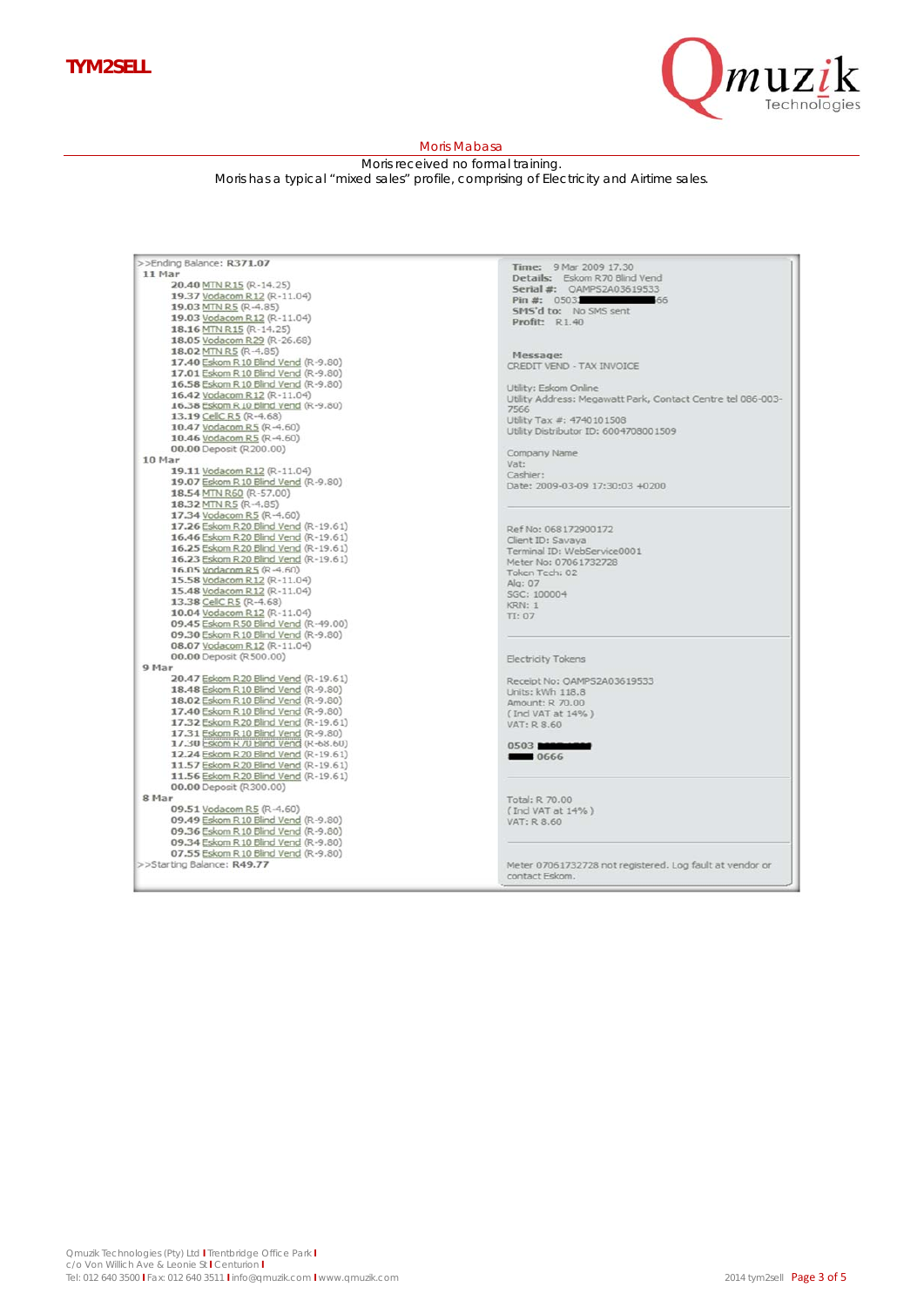

#### Puleng Rakeketsi

Puleng received no formal training. Puleng has a typical "electricity only" profile, mostly reselling electricity vouchers.

| >>Ending Balance: R2,049.50      |
|----------------------------------|
| 11 Mar                           |
| 17.36 Eskom R 10 Vend (R-9.80)   |
| 17.29 Eskom R20 Vend (R-19.61)   |
|                                  |
| 17.24 Eskom R20 Vend (R-19.61)   |
| 09.32 Eskom R50 Vend (R-49.00)   |
| 08.19 Eskom R 10 Vend (R-9.80)   |
| 08.16 Eskom R20 Vend (R-19.61)   |
| 10 Mar                           |
| 17.38 Eskom R20 Vend (R-19.61)   |
| 17.20 Eskom R20 Vend (R-19.61)   |
| 16.56 Eskom R20 Vend (R-19.61)   |
|                                  |
| 16.21 Eskom R20 Vend (R-19.61)   |
| 09.36 Eskom R20 Vend (R-19.61)   |
| 00.00 Deposit (R1,500.00)        |
| 9 Mar                            |
| 18.24 Eskom R20 Vend (R-19.61)   |
| 18.09 Eskom R20 Vend (R-19.61)   |
| 17.51 Eskom R20 Vend (R-19.61)   |
|                                  |
| 16.52 Eskom R20 Vend (R-19.61)   |
| 16.39 Eskom R20 Vend (R-19.61)   |
| 16.35 Eskom R100 Vend (R-98.00)  |
| 16.34 Eskom R 100 Vend (R-98.00) |
| 16.33 Eskom R100 Vend (R-98.00)  |
| 15.12 Eskom R20 Vend (R-19.61)   |
| 11.19 Eskom R20 Vend (R-19.61)   |
|                                  |
| 10.51 Eskom R20 Vend (R-19.61)   |
| 09.45 Eskom R20 Vend (R-19.61)   |
| 09.11 Eskom R20 Vend (R-19.61)   |
| 8 Mar                            |
| 17.38 Eskom R20 Vend (R-19.61)   |
| 17.09 Eskom R 100 Vend (R-98.00) |
| 17.07 Eskom R 100 Vend (R-98.00) |
| 16.36 Eskom R20 Vend (R-19.61)   |
| 10.53 Eskom R20 Vend (R-19.61)   |
| 7 Mar                            |
|                                  |
| 18.39 Eskom R20 Vend (R-19.61)   |
| 17.07 Eskom R20 Vend (R-19.61)   |
| 16.24 Eskom R 100 Vend (R-98.00) |
| 16.21 Eskom R20 Vend (R-19.61)   |
| 15.33 Eskom R20 Vend (R-19.61)   |
| 15.02 Eskom R10 Vend (R-9.80)    |
| 14.58 Eskom R20 Vend (R-19.61)   |
| 13.04 Eskom R20 Vend (R-19.61)   |
| 6 Mar                            |
|                                  |
| 17.39 Eskom R50 Vend (R-49.00)   |
| 16.35 Eskom R20 Vend (R-19.61)   |
| 14.46 Eskom R20 Vend (R-19.61)   |
| 14.22 Eskom R20 Vend (R-19.61)   |
| 5 Mar                            |
| 18.46 Eskom R20 Vend (R-19.61)   |
| 10.17 Eskom R20 Vend (R-19.61)   |
| 08.03 Eskom R20 Vend (R-19.61)   |
|                                  |
| 4 Mar                            |
| 12.00 Eskom R20 Vend (R-19.61)   |
| 09.18 Eskom R20 Vend (R-19.61)   |
| 08.27 Eskom R50 Vend (R-49.00)   |
| 3 Mar                            |
| 18.35 Eskom R20 Vend (R-19.61)   |
| 17.06 Eskom R20 Vend (R-19.61)   |
| >>Starting Balance: R2,039.47    |
|                                  |

Time: 9 Mar 2009 16.35 Details: Eskom R100 Vend Serial #: QAMPS2A03616195 Pin #: 5496 7206 Profit: R2.00

Message: CREDIT VEND - TAX INVOICE

Utility: Eskom Online Utility Address: Megawatt Park, Contact Centre tel 086-003-7566 Utility Tax #: 4740101508 Utility Distributor ID: 6004708001509

Company Name Vat: Cashier: Date: 2009-03-09 16:35:27 +0200

Ref No: 068163500134 Client ID: Savaya Terminal ID: WebService0001 Meter No: 01077823621 Token Tech: 02 Alg: 07 SGC: 100003 KRN: 1  $\Pi: 07$ 

Electricity Tokens

Receipt No: QAMPS2A03616195<br>Units: kWh 169.7 Amount: R 100.00 (Ind VAT at 14%) VAT: R 12.29

5496  $7206$ 

Total: R 100.00 (Ind VAT at 14%) VAT: R 12.29

Meter not registered for Free Basic Electricity. Please apply at your local office.